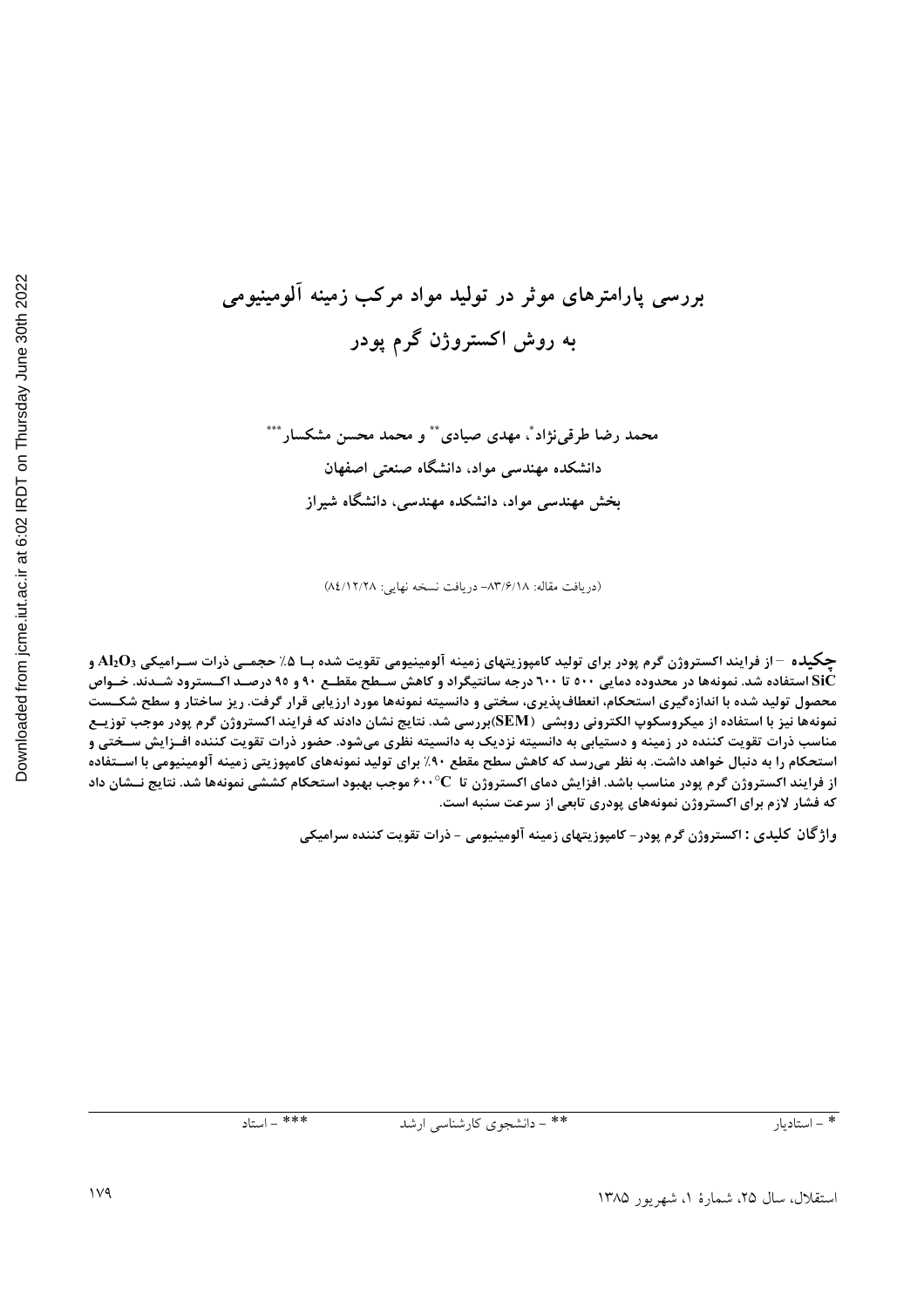### **Investigation of Parameters Involved in the Production of Aluminum Matrix Composites Using Hot Powder Extrusion**

**M. R. Toroghinejad, M. Sayadi and M. M. Moshksar** 

Department of Materials Engineering, Isfahan University of Technology, Isfahan, Iran Department of Materials Science and Engineering, School of Engineering, University of Shiraz, Shiraz, Iran.

**Abstract:** Aluminum matrix composites reinforced with Al<sub>2</sub>O<sub>3</sub> and SiC particles (5 Vol%) were produced using the hot powder *extrusion method. Extrusion temperature and extrusion reduction in area were chosen in the range of 500 to 600*°*C and 90 to 95%, respectively. The physical and mechanical properties of the extruded composites such as density, tensile strength, elongation and microhardness were evaluated and discussed as a function of extrusion parameters. The microstructure and fracture surface of the products were examined using SEM. The results showed that the composites were fully densified and reinforcement*  particles were distributed uniformly in the matrix. Presence of  $Al_2O_3$  and SiC particles increased both strength and *microhardness, but decreased the ductility of the composites. Experimental results for hot extrusion of the compacted powder billets also showed that the extrusion pressure was dependent on the ram speed or deformation strain rate.* 

**Keywords:** *Hot powder extrusion, Aluminum matrix Eomposites, Reinforncing ceramic particles* 

مي گردد. شكل دهمي بالا، بهبود خـواص بـه دليـل تـصحيح ریزساختار، تولید بدون نیاز بــه مراحـل تـفجوشــی و كــاهش نیــروی لازم بــرای شــکل(هــی از مزایــای عمــده اســتفاده از اکستروژن گرم پودر است [۹]. در این تحقیق کامپوزیتهای زمینه  $\rm SiC$  آلومینیومی تقویت شده با ذرات سرامیکی  $\rm Al_2O_3$  و آبا درصد حجمی کم (٥ درصد حجمی) به روش اکستروژن گـرم پودر تولید شده و تأثیر پارامترهای موثر بـر فراینــد ماننــد نــرخ كرنش، ميزان كاهش سطح مقطع و نوع ذرات تقويت كننـده بـر خواص محصول تولید شده مورد بررسی قرار گرفته است.

#### **٢**- روش تحقيق

پودر آلومينيـوم تجـاري بــا خلــوص ٩٩/٥ درصــد ( انــدازه متوسط ٤٥ ميكرون) به طـور جداگانــه بــا ٥ درصــد حجمــي از پودر آلومینا و یا کاربید سیلیسیم (اندازه متوسط ٥ میکرون) بـه مدت یک ساعت و به صورت خشک مخلوط شد. لازم به ذکـر است که درصدهای حجمی ۱۰، ۱۵ و ۲۰ درصد از پودرهای آلومینیوم یا کاربید سیلیسیم نیـز اسـتفاده شـد کـه نتـایج آن در مرجع [١٠] أورده شده است. مخلوط پودرها به صورت سـرد و با فشار متوسط ۳۵۰ مگا پاسکال به شکل استوانههـایی بــه قطـر

#### **1- مقدمه**

کامپوزیتهای زمینه آلومینیومی بـه دلیـل اسـتحکام و سـختی بالا، دانسیته کم و مقاومت سایشی مناسب و حفـظ خــواص در دمای بالا در صنایع نظامی، اتومبیـل سـازی و هـوا فـضا مـورد استفاده قرار می گیرند. از این مواد در مبدلهای گرمایی و پرههای فن توربینهای گــازی، میــل لنـگ و چــرخ دنــدههــای برخــی از اتومبيلها استفاده مي شود [١-٤]. روش ساخت (ريختـهگـري يـا متالورژی پودر)، نوع تقویت کننده ( فیبرهای پیوسته، ناپیوسته، ويسسكرها ويا ذرات پراكنـده) و زمينــه كامپوزيــت ( انــواع آلیاژهای آلومینیوم) از جمله عوامل موثر بر خـواص کامپوزیتهـا هستند. ذرات تقويـت كننـده معمــولاً از مــواد ســراميكي ماننــد و SiC بوده کـه بــا روشــهای مختلـف بــه زمينــه اضــافه  $\rm{Al_2O_3}$ می شوند[٥]. مخلوطسازی یودرهای تشکیل دهنده ماده مرکب و متراكم سازى أنها از پارامترهاى مهم توليد كامپوزيت از طريــق متالورژی پودر است. یکی از روشهای موفق متراکم سازی پــودر روش اكـستروژن گـرم اسـت [٦-٨]. از روش اكـستروژن گـرم یودر برای تولید محصولات کامپوزیتی به صورت انــواع مقــاطع تویر و تو خالبی مانند سیم، میله، تسمه و لوله استفاده مے شود. سابقه اکستروژن پـودر بـه روش علمـی بـه سـالهای ۱۹۵۰ بـر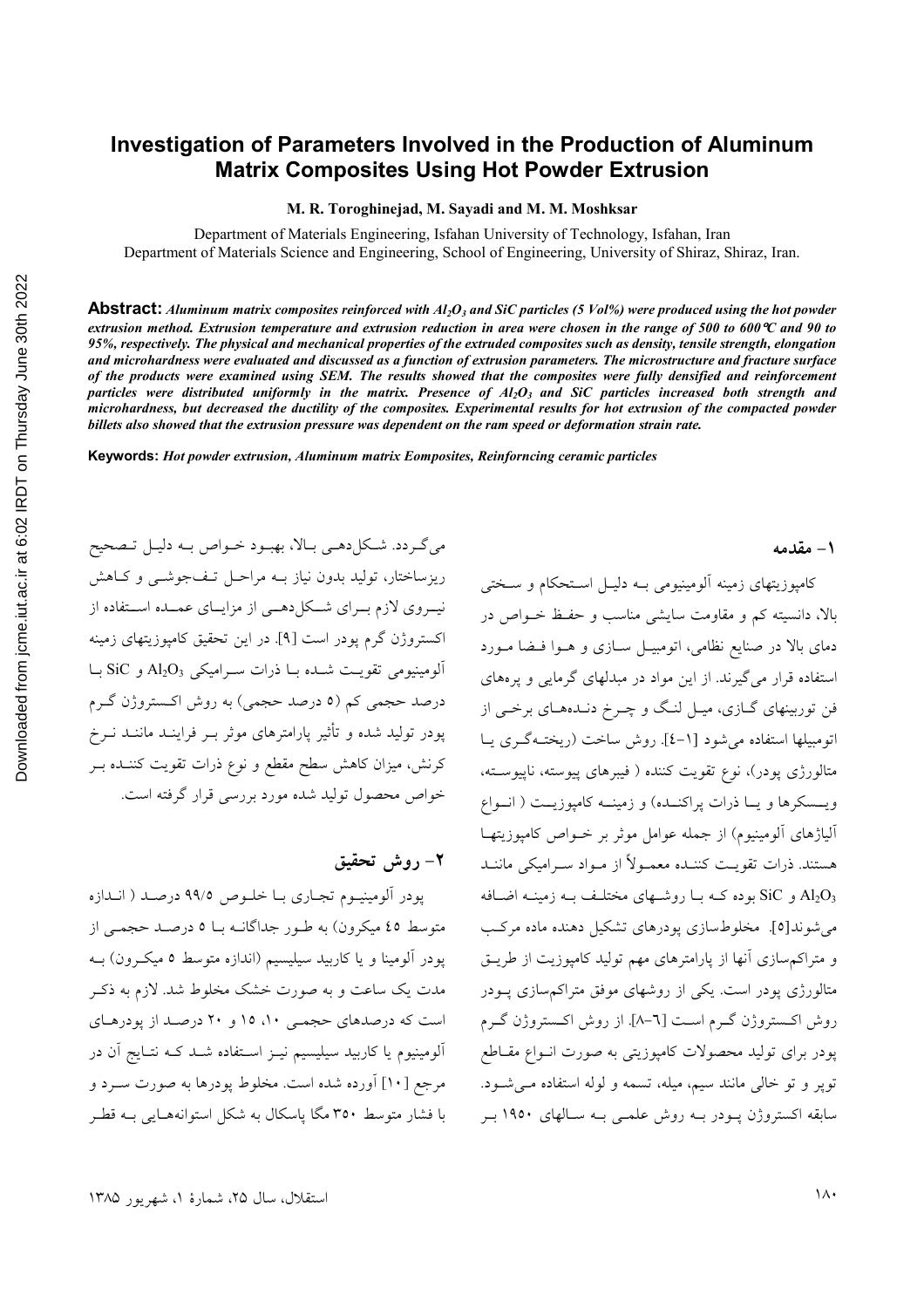



مجهز به سیستم انـدازهگیـری نیـرو، جابـهجـایی سـنبه و کنتـرل سرعت اکسترود شدند. طی فرایند اکستروژن کـوره اسـتوانهای در اطراف مجموعه قالب قرار مي گرفت تا دماي اكستروژن ثابت و کنترل شده باشد. بــه منظـور بررســی تــأثیر نــرخ کــرنش، فراینــد اکستروژن با سرعتهای ۸ ۷۲ و ۱۷۰ میلیمتـر در دقیقـه انجـام میگرفت. از روانساز پایه گرافیتی مولیکـوت<sup>\</sup>کـه قابلیــت کــار تــا دمای ۲۰۰۰°C را دارد برای کاهش اصطکاک استفاده شد. تعـدادی از نمونهها نیز بدون حضور ذرات تقویت کننـده و بـا روش مـشابه اکسترود شدند تا تأثیر حضور ذرات سرامیکی در زمینه آلومینیــومی بررسی شود. رفتار و خواص مکانیکی نمونهها به کمک آزمـایش كشش تك محوري طبق استاندار ASTMB557M-84E1 (قطر ٦ میلیمتر و طول ۳٦ میلیمتر) تعیین شد. دانسیته نمونـههـای تولیـد شده طبق استاندارد ASTMC373-88 اندازهگیری شد. بررسیهای ریز ساختاری و سطوح شکست به کمک میکروسکوب الکترونـی روبشي (SEM) انجام شد. سختي نمونهها نيز با استفاده از روش ریزسختی سنجی ویکرز و با میانگینگیری از دادههای ۱۰ سختی سنجی به دست آمد.

٢١/٦ میلیمتر و ارتفـاع ٣٠ میلیمتــر فـــشرده شـــدند. دانــسیته پــودر فشرده شده در این مرحله حدود ۷۵ درصد دانسیته نظـری بـوده است. برای اکستروژن گرم، قالبهای مناسب، شکل(۱)، طراحـی و ساخته شد. به منظور بررسی تأثیر میزان تغییــرشــکل دو قالــب بــا توانایی ایجاد کاهش سطح مقطع ۹۰ و ۹۵ درصد تهیه شد. بـرای كاهش اصطكاك و ايجاد محصول با سـطح تمـام شـده مناسـب، سطوح داخلـي محفظـه نگهدارنـده نمونـههـا، قالبهـا و سرسـنبه به صورت مناسب صیقل کاری شد و سپس بـا عملیــات حرارتــی مناسب همه اجـزاي قالـب سـختكـاري شـدند. از آنجـا كـه در اکستروژن گرم مجموعه قالب، سنبه و محفظه نگهدارنده باید گرم شوند جنس مجموعــه قالـب از فــولاد گرمكــار X38CrMoV51 انتخاب شد. برای گرم کردن و گرم نگه داشتن مجموعه قالبهـا تــا دمای ۶۰۰°C در هنگام اکستروژن یک کـوره اسـتوانهای شـکل مناسب طراحي و ساخته شـد. پـيش از انجـام فراينـد اكـستروژن نمونههای فشرده شده در یک کوره مناسب تا دماهـای ۵۰۰ ، ۵۰۰ و یا ٦٠٠ درجه سانتیگراد گرم شدند. سپس نمونـههـای پیــشگرم شده در قالب اکستروژن به کمک یک پـرس یونیورسـال ۲۰ تنـی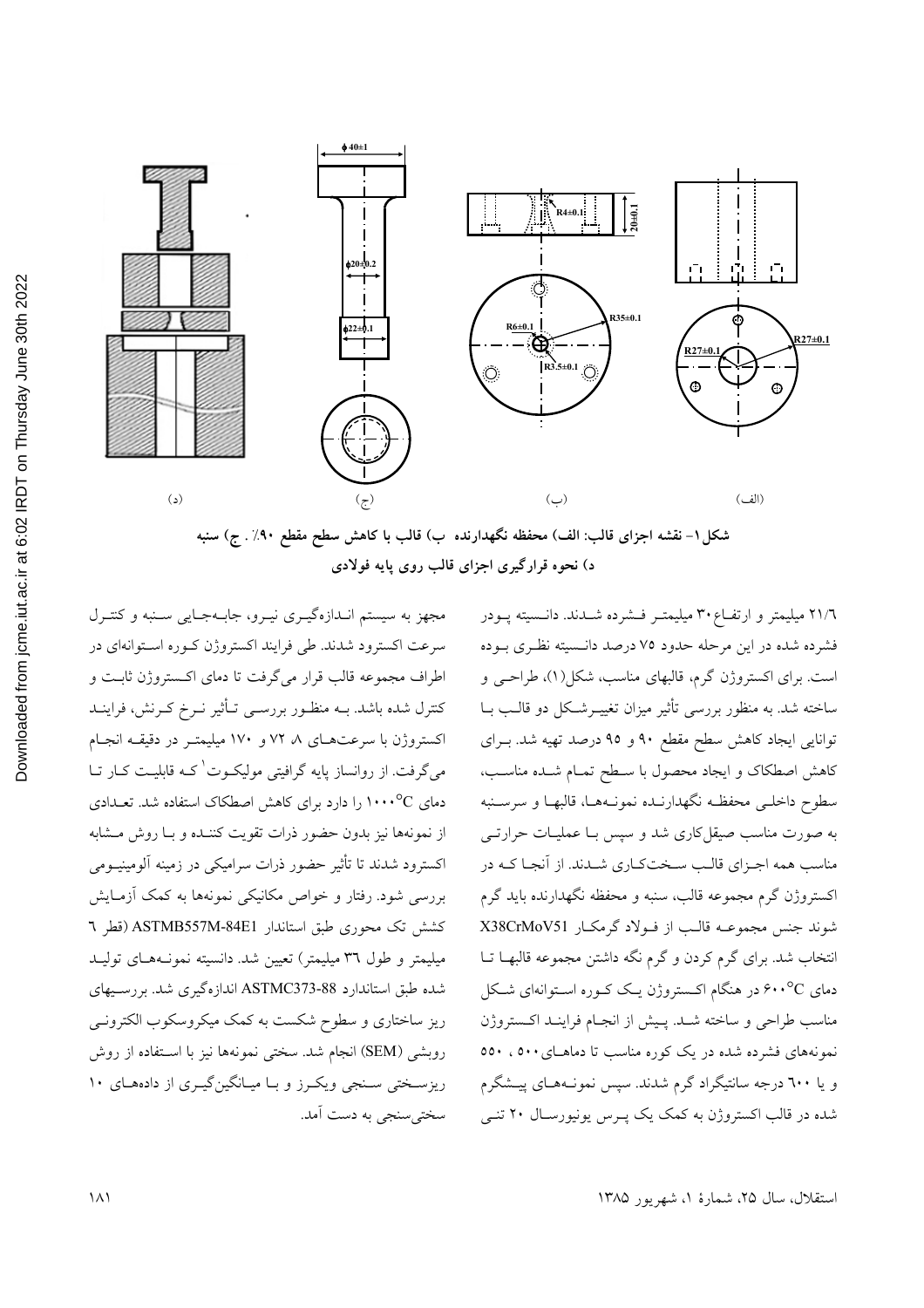

شکل۲- تصاویر میکروسکپی (SEM) از ریز ساختار کامپوزیتهای تولید شده به روش اکستروژن گرم پودر Al-5%SiC (به Al-5%Al2O3 (1

٣– نتايج و بحث

۰۳–۱– دانسیته کامپوزیتهای اکسترود شده

اندازه گیری دانسیته نمونههای اکسترود شـده Al خـالص و -Al 5%SiC حاکی از آن بود که در این نمونهها هیچ گونه تخلخلـی حــــضور نــــدارد. امـــــا انــــدازهگيـــــري دانـــــسيته نمونـــــه نشانگر این بود که در این ماده مقـدار جزیـبی (۳٪) (۳٪) تخلخل وجود دارد. دانــسيته نظـري Al-5%Al2O3 كــه از قــانون مخلوطها محاسبه می شود ٢/٧٦٤ گرم بـر سـانتيمتر مكعـب بايـد باشد حال اّنکه دانسیته اندازهگیری شده ۲/۳۸ به دست اّمــد. هــر چند که در تصاویر میکروسکیی تخلخل به صورت مشهود دیـده نشد. شکل (۲) تصاویر میکروسکپی هر دو نوع کامپوزیـت را بــا بزرگنمایی یکسان نشان میدهد. دیده میشود که بافت زمینـه در هر دو نمونه از پیوستگی خوبی برخـوردار اسـت و در آن حفـره دیده نمیشود. در نمونه Al-5%SiC، ذرات SiC کـاملاً بــه زمینــه چسبیدهانـد و ذرات ریزتـر و بـا پراکنـدگی مناسـبتری در زمینـه آلومينيومي توزيــــع شـــــدهانــــد. حـــال آنكــــه در نمونــــه انسدازه ذرات  $\mathrm{Al}_2\mathrm{O}_3$  درشــــتتـــر و طبيعتـــاً از Al-5% $\mathrm{Al}_2\mathrm{O}_3$ پراکندگی نامطلوبتری نسبت به توزیع ذرات SiC برخوردار است. عــلاوه بــر ايـــن در نمونــه Al-5%Al2O3 برخـــى ذرات دچــار آگلومراسیون شدهاند و در برخی موارد چسبندگی کامل بـا زمینــه ندارند. آگلومراسیون ذرات آلومینا از خصوصیات این نــوع ذرات بـه شـمار مـىرود. پديـده أگلومراسـيون ذرات ألومينـا در زمينـه

آلومینیوم توسط بوهم و همکارانش نیز مشاهده شده است [۱۱]. شاید کمتر بــودن دانــسیته نمونــههــای حــاوی ذرات آلومینــا از دانسیته نظری ناشی از عدم چسبندگی کامل ذرات تقویت کننــده بــا زمینه و وجود تخلخل در اطراف دانهها باشد. ضمن اینکـه بــه نظــر میرسد در بعضی نقاط ذرات آلومینا با یک دیگر چـسبیده باشـند و حضور تخلخلهای بسیار ریز در میان ذرات آلومینای به هم چسبیده محتمل است. لازم به ذكر است، افـزايش دمـاي اكـستروژن از ٥٠٠ درجـه سـانتيگراد بــه ٦٠٠ درجــه ســانتيگراد تغييــرى در دانــسيته محصول مشاهده نشد و کاهش سطح مقطع اکستروژن از ۹۰٪ بـه ٩٥٪ نيز تغيير محسوسي در مقدار دانسيته محصول ايجاد نكرد. اين امر نشان دهنده این واقعیت است که دمای ۵۰۰<sup>۰</sup>C و کاهش سطح مقطع ۹۰٪ از نقطه نظر وجـود تخلخـل و دانـسيته محـصول بـراي توليد اين كاميوزيتها مناسب است.

#### ٣-٢- فشار اكستروژن

در محـدوده دمـاي ٥٠٠ تــا ٦٠٠ درجــه ســانتيگراد فــشار اکستروژن برای هر سـه نـوع نمونـه Al خـالص، Al-5%SiC و Al-5%Al2O3 با افزايش دماي نمونهها افزايش مـييابـد. همـان طور که شکل (۳-الف) نـشان مـیدهـد، فـشار اکـستروژن در محدوده دمایی ٥٠٠ تا ٦٠٠ درجه سانتیگراد حدود ٣٠٪ افزایش می یابد. به نظر می رسد که دلیل این امر به بیشتر شدن استحکام نمونهها در تف جوشبي اوليـه در دمـاي بـالاتر كــوره پيــشگرم مربوط مي شود.لازم به ذكر است كـه تـف جوشــي كامـل پــودر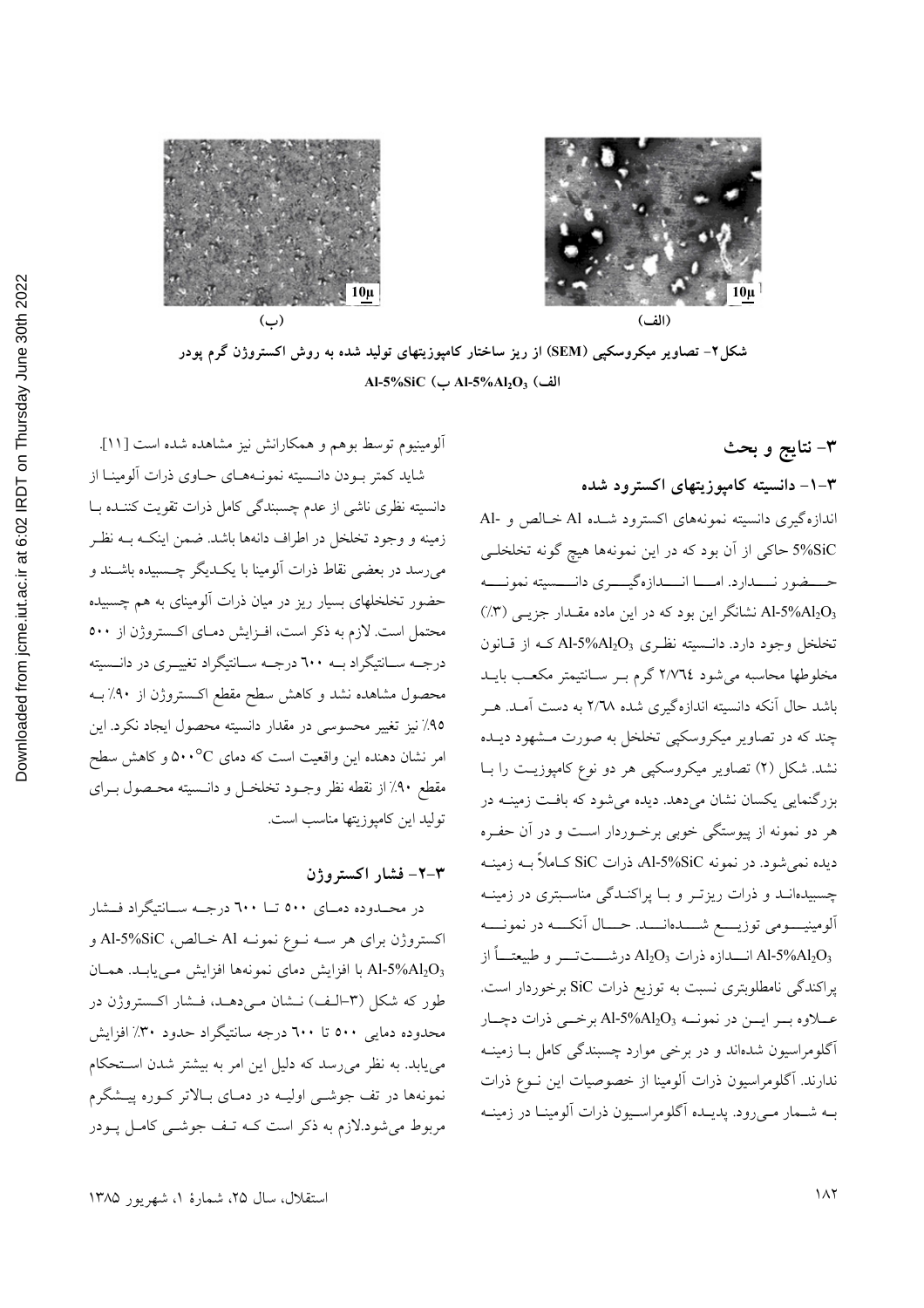

شکل ۳– چگونگی تغییرات فشار اکستروژن گرم پودر بر حسب دما برای نمونههای کامپوزیتی در سرعت سنبه ۷۲ میلمیتر در دقیقه، Al-5%Al2O3 (الف) در کاهش سطح مقطع ۹۰٪ ب



شکل (۳-ب) دیده میشود که برای ماده مرکب Al-5%Al<sub>2</sub>O<sub>3</sub> با افــزایش میــزان کــاهش در ســطح مقطــع، فــشار اکــستروژن افزایش می یابد. این پدیده به طـور مـشابه در نمونـههـای Al خالص وAl-5%SiC نيز ديده مي شود.

وابستگی فشار اکستروژن گرم پودر به سرعت اکستروژن و یــا نــرخ کــرنش در مقایــسه بــا اکــستروژن مــواد جامــد کمتــر است [۹]. دليل اين امر تأثير تخلخل و تشكيل پيوند بـين ذرات پودر در طول تغییر شکل نمونههای پــودری اســت، امــا در هــر حال با تغییر نرخ کرنش، فشار اکستروژن نیـز تغییـر مـیLیابـد. شکل (٤) منحنی تغییرات فشار بر حسب سرعت اکستروژن را برای کامپوزیتهای Al-5%SiC و Al-5%Al2O3 نشان مے دہـد. همان طور که دیده می شود با افزایش سرعت سنبه فشار لازم

آلومینیـوم در محـدوده دمـای ٥٧٥ تــا ٦٢٥ درجـه ســانتیگراد صورت می گیرد [۱۲]. ضمن اینکه افزایش دما میتواند موجب افزايش ضريب اصطكاك بين ماده بـا جــداره محفظـه نگهدارنـده و قالـب شـود كـه ايـن خـود در افـزايش فـشار اکستروژن موثر است. با افزایش دمای اکستروژن تا ٣٠°C به دلیل نزدیک شدن به دمای ذوب آلومینیوم و کاهش شــدید در تنش سیلان، فشار اکستروژن به طور محسوس کاهش می یابد. وجود ذرات تقویت کننده در زمینه آلومینیومی، همان طور ک در شکل (۳–الف) دیده می شود، فشار اکستروژن را به میـزان حدود ٢٠٪ افزايش مي دهد كـه ايــن خـود نــشان دهنـده ايــن واقعیت است که حضور ذرات سرامیکی افزایش استحکام ماده مرکب نسبت به آلومینیوم خـالص را بــه همـراه دارد [۱۳]. در

استقلال، سال ۲۵، شمارهٔ ۱، شهریور ۱۳۸۵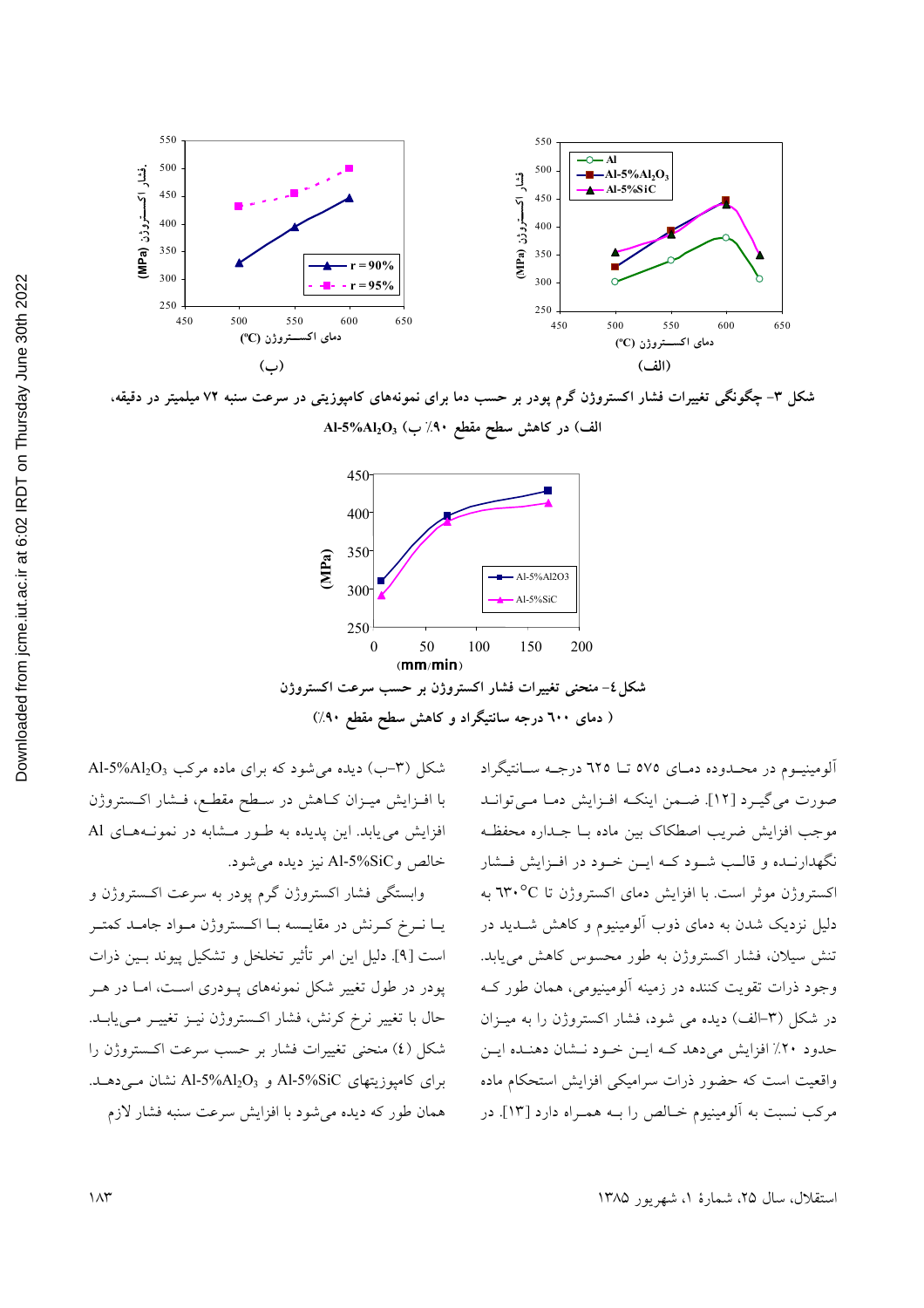



برای اکستروژن ماده از درون قالب افزایش می یابد. در برخی از آزمایشها تغییر سرعت سنبه از ۸ میلیمتر بر دقیقه تا ۱۷۰ میلیمتر بر دقیقه فشار اکستروژن را به میزان ٤٠٪ افزایش مـیداد. چنـین رفتار مشابهي توسط ساير محققان نيز گزارش شده است[۹]. دلیل افزایش فشار در اثر افـزایش سـرعت اکـستروژن ناشـی از حساسیت رفتار ماده به نرخ کـرنش اسـت. بــه خـصوص آنکـه ثابــت حــساسيت بـــه نـــرخ كــرنش (m) در رابطـــه معـــروف .<br>σ=Cε، در دماهای بالا به طور محسوس افـزایش مـیLیابـد. لذا در یک دمای ثابت بالا، افزایش نـرخ کـرنش و یـا سـرعت تغييــر شــكل افــزايش تــنش ســيلان و طبيعتــأ افــزايش فــشار اکستروژن افزایش را به دنبال خواهد داشت.

## ۳-۳– تأثیر پارامترهای اکستروژن بر استحکام کششی

شکل (٥-الف) تأثیر دمـای اکـستروژن و نــوع ذرات تقویــت كننده را بر استحكام كششى نمونههاى اكسترود شده نشان میدهد. به طـور کلـی نمونـههـای حـاوی ذرات تقویـت کننـده سرامیکی استحکام بالاتری نسبت بـه اَلومینیـوم خـالص از خـود نشان می دادند. این افزایش استحکام را می توان بـه ایـن صـورت توجیه کرد که ایجاد کرنش در فصل مشترک ذره با زمینه موجب تولید نابهجاییهای بیشتر در کامپوزیت شده، ضمن اینکه خود ایــن ذرات موانعی برای حرکت نابهجاییها بـه شـمار مـی]ینـد و نــرخ کارسختی را افـزایش مـی دهنـد کـه ایـن خـود موجـب افـزایش

استحکام کششی میشود [١٤]. نتـایج آزمایـشگاهی حـاکی از آن است که نمونههای Al-5%Al2O3 استحکام کششی کمتری نسبت به نمونههاي Al-5%SiC از خود نشان ميدهنـد. استحكام كمتـر در این نمونهها ناشی از درشتتر بودن ذرات Al2O3، پراکنــدگی نامطلوبتر و چسبندگی ضعیفتر این ذرات به زمینه نسبت به ذرات .<br>SiC و احتمالاً حضور تخلخل اندک در ساختار آنهاست. تـصاویر میکروسکپی در شکل (۲) تاییدی بر این ادعاست.

باید توجه داشت که چسبندگی بیشتر بین ذرات سرامیکی و زمینه موجب انتقال کامل تنش از زمینه به ذرات تقویت کننده با مدول الاستيک بالاتر شده و ايـن امـر افـزايش اسـتحکام را بـه دنبال خواهد داشت. علاوه بـر ايـن اخـتلاف ضـرايب انبـساط گرمایی ذرات تقویت کننده سرامیکی و زمینه آلومینیومی موجب تولید نابهجاییهای بیشتر میشود که خود یکی دیگر از عـواملی است که بخصوص در دمای بالا مقاومت مکـانیکی مناسـب بـه كامپوزيت مي بخشد[١٥].

شکل (٥-الف) نـشان مـى دهـد كـه بـا افـزايش دمـاي اکستروژن، استحکام در تمامی نمونهها افزایش یافتـه اسـت. این امر به دلیـل تـفجوشـی کـاملتر نمونـههـای پـودری و چسبندگی بیشتر بسین ذرات تقویت کننـده و زمینـه پـس از اکستروژن است. عامـل دیگـری کـه مـی توانـد در افـزایش استحکام نمونههای تهیه شده با این روش موثر باشد مربوط به اکسید شدن سطح دانههای پودر آلومینیوم است. بـه ایـن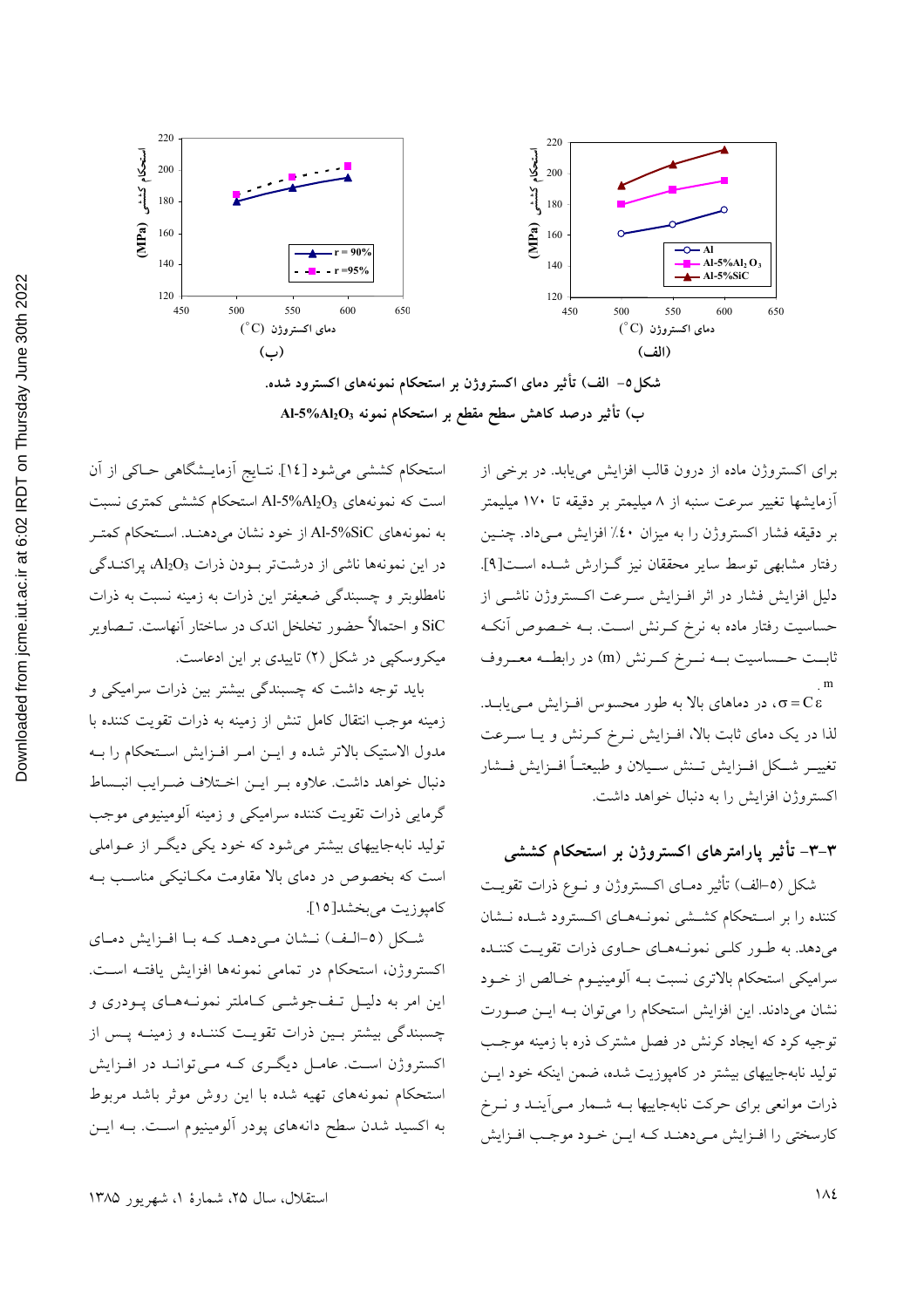

معنا که با پیشگرم کردن نمونـههـا در دمـای بـالا، ضـخامت لايههاى اكسيدى روى سطح دانههاى پودر ألومينيوم افزايش مي يابد. اين لايههاي اكسيدي حين فرايند اكستروژن خـرد و در زمینه توزیع می شوند که خود عامل دیگری برای افزایش استحکام به حساب می آید [۹].

شکل (٥–ب) تأثیر کاهش سطح مقطع بر استحکام نمونههـا را نشان می دهد. با تغییر مقـدار کـاهش سـطح مقطـع از ۹۰ بـه .<br>۹۵٪، استحکام کشــشی نمونــههــای Al-5%Al2O3 بــه مقــدار ناچیزی افزایش می یابد. ایـن اثـر در نمونـههـای A1 خـالص و Al-5%SiC نيز مشاهده شد.

٣–٤– تأثير پارامترهای اکستروژن بر خاصيت انعطافپذيری شکل(٦) تأثیر دما و میزان کاهش در سطح مقطـع اکـستروژن را بر انعطاف پذیری (در صد کشیدگی طول نمونهها) نشان میدهد. همان طور كه در شكل (٦- الف) ديده مـي شـود انعطـافپـذيري نمونه ألومينيوم خالص از ساير نمونـههـا بيــشتر اســت. در واقــع انعطـافپـذیری کـم از جملـه محـدودیتهای کامپوزیتهـای زمینـه آلومینیومی در مقایسه با آلیاژهای آلومینیـوم اسـت. ذرات تقویـت کننده سرامیکی به طور ذاتی دارای استحکام بالا با خاصیت تردی و شکنندگی زیادیانـد کـه از ویژگیهای مـواد سـرامیکی اسـت. تفاوت اين رفتار با زمينه آلومينيومي موجب ييدايش تمركز تـنش و حالت تنش سه بعدي در اطراف ذرات تقويت كننده مى شود.

حـضور تنـشهاى ســه بعــدى در اطـراف ذرات تقويـت كننــده سرامیکی کاهش خاصیت انعطافپذیری ماده را به دنبـال دارد. در واقع تنشهای سه بعدی، تغییر شکل زمینه را در فضای بـین ذرات تقویت کننده که در نزدیکی هم قراردارند محدود میکند. این امـر خود موجب تمرکز سیلان و ایجاد تنشهای موضعی بالاتر از تنش تسليم زمينه شده و باعث مي شود كه نمونهها بدون تحمـل تغييـر شکل پلاستیک قابـل ملاحظـه دچـار شکـست شـوند. در شـکل (٦-الف) دیده می شود که انعطاف پذیری ماده مرکب حاوی ذرات از انعطاف پــذيري مــاده مركـب حــاوي ذرات  $\text{Al}_2\text{O}_3$  بــالاتر SiC است. دلیل این امر توزیــع یکنواخــتتــر ذرات تقویـت کننــده و چسبندگی بیشتر ذرات با زمینه در نمونههای Al-5%SiC است. همچنین دیده میشود که با افزایش دمای اکستروژن از ٥٠٠ به ٦٠٠ درجه سانتيگراد، انعطافيذيري نمونهها كاهش يافتـه اسـت. به نظر می رسد با افزایش دما مقـادیر بیــشتری از پــودر آلومینیــوم اکسید شده و این امر موجب کـاهش انعطـافپـذیری نمونـههـا گردیــده اســت. تــأثیر درصــد کــاهش ســطح مقطــع بــر روی انعطافپذیری نمونهها در شکل (٦-ب) نـشان داده شـده اسـت. انعطاف یذیری نمونههای Al-5% Al2O3 با افزایش درصد کـاهش سطح مقطع کمتر می شود. چنین رفتـاری در مـورد Al خـالص و Al-5%SiC نیز مشاهده شد. دلیل این امر همان ارتبـاط تنگاتنگ بین افزایش استحکام و کاهش انعطـاف پــذیری در مــواد مرکــب است.

استقلال، سال ۲۵، شمارهٔ ۱، شهریور ۱۳۸۵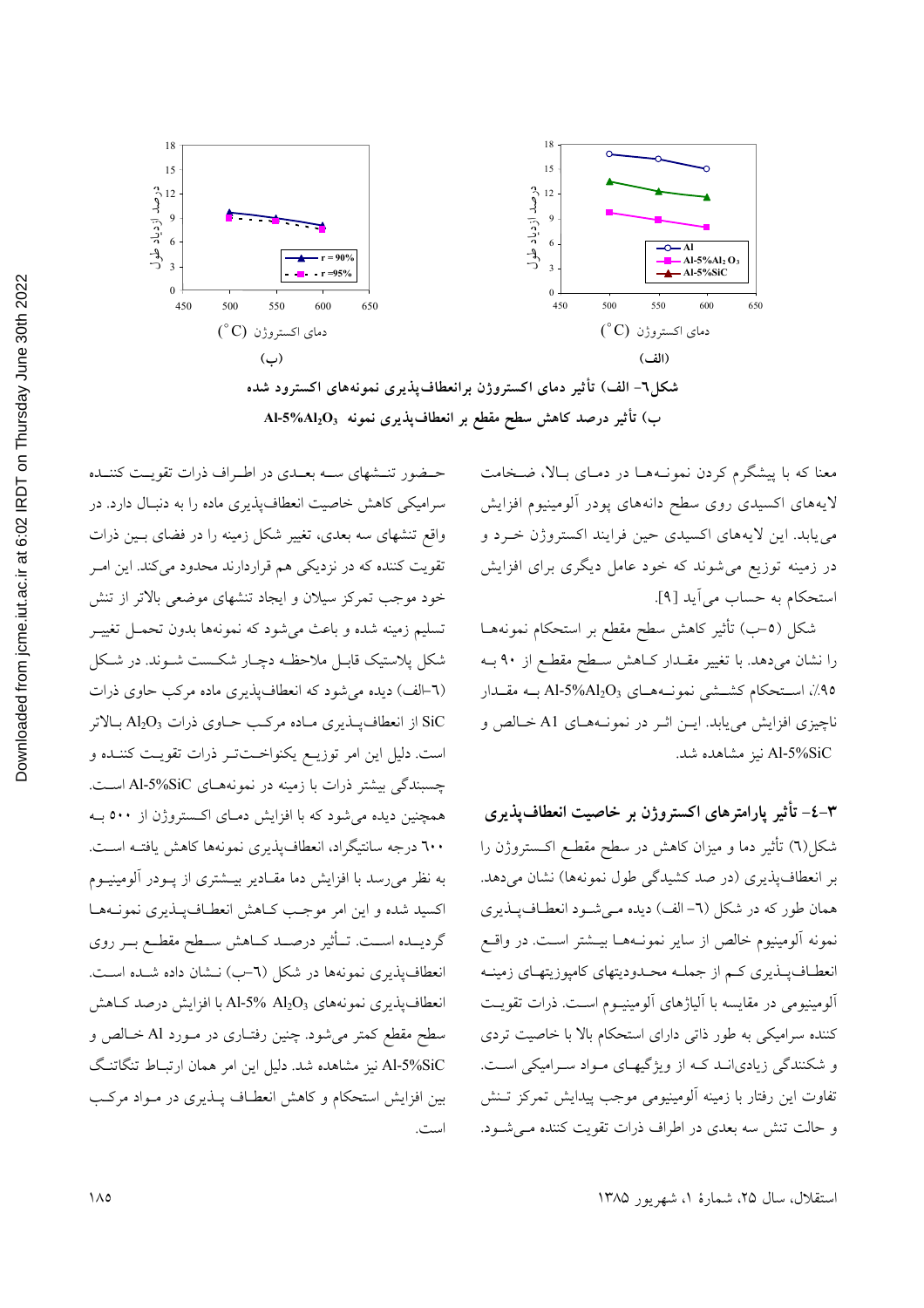





شکل۷– سطح شکست نمونههای کامپوزیتی الف) AI خالص، حفرههای ریز و به هم پیوسته شکست نرم را نشان میدهند در هر دو نمونه ب)Al-5%Al2O3( و ج) Al-5%SiC، ، مخلوطی از شکست نرم و ترد مشاهده میشود

٤- بررسي سطوح شكست

شکل (۷) تــصاویر میکروسـکوب الکترونــی روبــشی ازمقــاطع شکـــست آلومینیـــوم خـــالص و مـــواد مرکـــب Al-5%SiC و Al-5%Al2O3 تهیه شده به روش اکستروژن گرم پـودر را نــشان میدهد. در شکل (۷-الف) دیده مـیشـود کـه شکـست نمونـه الومینیوم خالص از نوع شکست نرم بوده است. سطح شکست در این نمونهها دارای حفـرههـای ریـز بـه هـم پیوسـته و فـرو رفتهگیهای بزرگ است. حالت شکست بـه صـورت مخـروط و فنجان که از مشخصات شکست نرم است در این نمونـههـا بـه خوبی مشاهده شد. شکلهای (۷–ب) و (۷–ج) سـطح شکـست نمونههای Al-5%SiC و Al-5%Al2O<sub>3</sub> را نشان میدهند. تجمع حفرههای ریز در سطح شکست این کامپوزیتها به خـوبی دیــده می شود. در برخی مناطق ذرات تقویت کننده از جای خود کنده شده و حفرههایی به جا گذاشتهاند. زمینه اطـراف ذرات تقویـت کننده دچار تغییر شکل شده و سطوح شکست شـامل پـستی و بلندیهای زیاد است. حضور درصـد حجمـی کـم ذرات سـخت سرامیکی در زمینه موجب شده که شکست در ایــن کامپوزیتهـا به صورت مخلوطی از شکست نرم و ترد باشد.

0- بررسی نتایج سختی سنجی

از آنجا که در آزمایش ریز سـختی سـنجی سـوزن فرورونـده در ناحيه بسيار كـوچكي از مـاده فـرو مـيرود و درصـد حجمـي ذرات تقويت كننده نسبت به زمينه بسيار كمتـر اسـت، محـدوده وسـيعي از مقــادیر ریــز ســختی بــه دســت خواهــد آمــد. بــه عبــارتی ســختی کامپوزیتهای تقویت شده با ذرات سرامیکی با میانگینگیــری از نتــایج چندین آزمایش سختی سنجی حاصل میشود. جلدول (۱) مقـادیر سختی هر سه نوع نمونــه اکـسترود شــده را نــشان مــیدهــد. مقــادیر سختی، میانگین دادههای حاصل از ۱۰ سختیسنجی است. محـدوده تغییرات سختی در هر نمونه نیز آورده شـده اسـت. بـا اضـافه شـدن ذرات تقويت كننده به زمينه آلومينيومي، سختي نمونـههـاي اكـسترود شده به طور مشهود افزایش یافتــه اســت. افــزایش مقــدار ســختی در  $A1-5\%$ Al-5%SiC نـسبت بـه Al-5%SiC بيـشتر بـوده اسـت. دلیل این امر مے توانـد ناشـی از بزرگتـر بـودن ذرات تقویـت کننـده در اثر به هــم چــسبيدن آنهــا و قــرار گــرفتن مــستقيم ســوزن Al2O3 فرورونده بر روی این ذرات سرامیکی باشـد. دیـده مـیشـود کـه ۰٪ حجمــي ذرات تقويــت كننــده SiC و Al2O3 در زمينــه آلومينيــومي سختی نمونهها را به ترتیب ٢٢ و ٣٢ درصد افزایش داده است.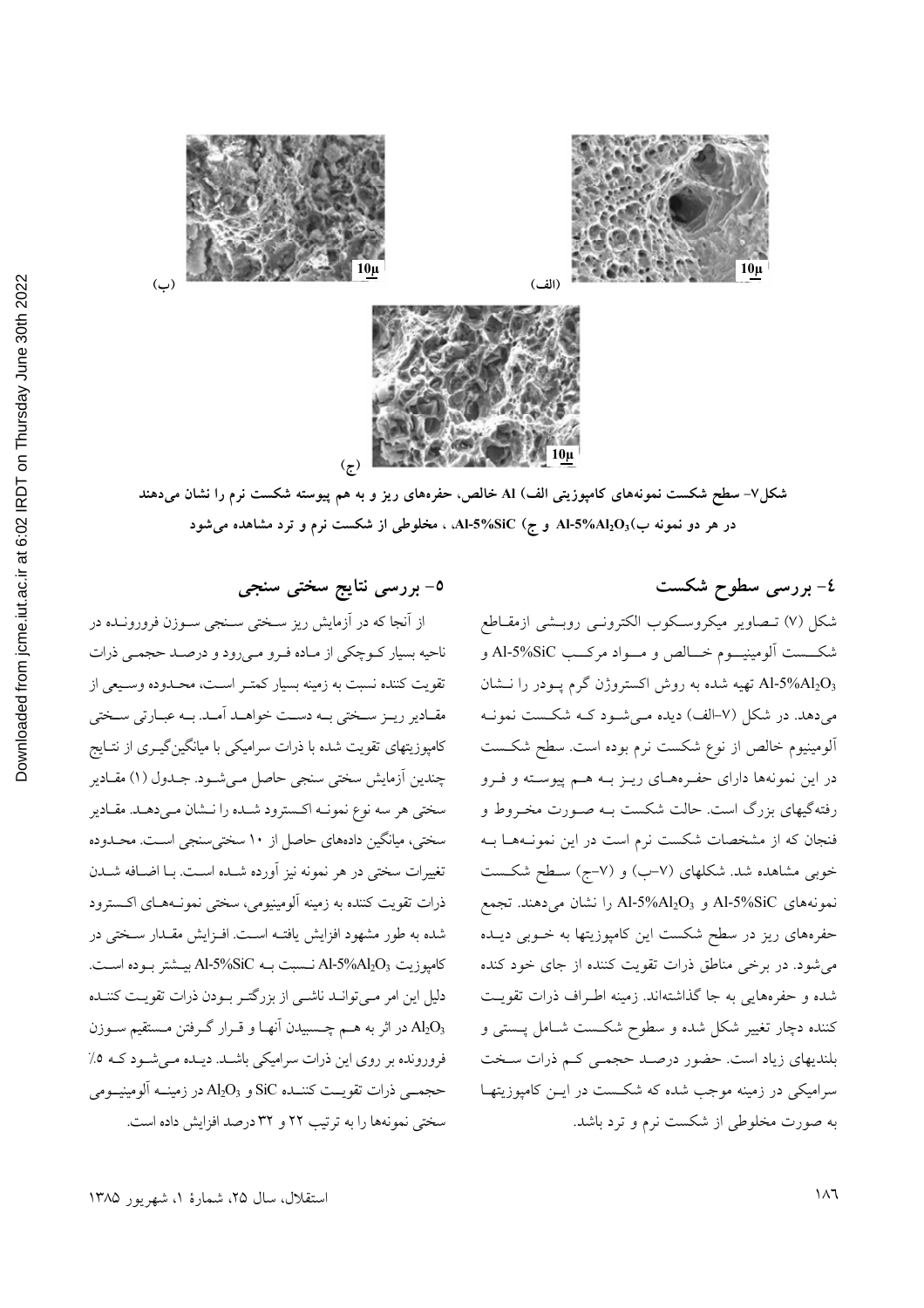| دمای ٦٠٠ درجه سانتیگراد و سرعت ٧٢ میلیمتر در دقیقه ( بار اعمالی N2) |                            |                                               |
|---------------------------------------------------------------------|----------------------------|-----------------------------------------------|
| كاهش درسطح مقطع                                                     | ريز سختي ويكرز             | ماده                                          |
| 9.96                                                                | $0^{\star}$                | Al                                            |
| 90%                                                                 | $0V+Y$                     |                                               |
| 9.9/0                                                               | 70±2                       | $Al-0\%SiC$                                   |
| 90%                                                                 | $19\pm 2$                  |                                               |
| 9.96                                                                | $V \cdot \pm \wedge \cdot$ | Al- $\delta\%$ Al <sub>2</sub> O <sub>3</sub> |
| $90\%$                                                              | $VT\pm 1$ .                |                                               |

جدول۱– نتایج میکرو سختی ویکرز نمونههای اکسترود شده با کاهش سطح مقطع ۹۰ و ۹۵ درصد در

٦– خلاصه نتايج

ا – به کمک اکستروژن گرم یودر، مواد مرکب Al-5%Al2O3 و Al-5%SiC با درصد تخلخل فوق العاده كـم و يــا عــارى از تخلخل و دانسیته یکسان با دانـسیته نظـری بــه دسـت آمــد. توزیع ذرات سرامیکی تقویت کننــده در زمینــه مــاده مرکــب Al-5%SiC بسیار مطلوبتر از ماده مرکب Al-5%Al2O3 بود. ۲– افزایش دمای اکـستروژن و افـزایش درصـد کـاهش سـطح مقطـع اكــستروژن موجـب افــزايش اســتحكام و كــاهش انعطـافپــذيري نمونــههــا مــيشــود. مــواد مركــب و Al-5%SiC و Al-5%SiC انعطاف يذيري كمترى نسبت به آلومینیوم خالص از خود نشان دادند. ۳- به دلیل تفجوشی کاملتر نمونههای اولیه در دمـای بـالاتر، فسشار اکستروژن بــا افــزايش دمــا از ٥٠٠ تــا ٦٠٠ درجــه سانتیگراد افزایش یافت. این در حالی است کـه بـا کـاهش

واژه نامه

## مراجع

with 0.07 wt% Strontium," Composites Science and Technology, Vol. 53, pp. 85-98, 1995.

3. Bialo D., Zhou J. and Duszczyk J., "The Tribological Characteristics of the Al-20Si-3Cu-1M, Alloy Reinforced with  $Al_2O_3$  Particles in Relation to the

International **Materials** 

2. Samuel, F. H., and Samuel, A. M., "Heat Treatment Parameters for A359/Al<sub>2</sub>O<sub>3</sub>/10P Composite Modified

استقلال، سال ۲۵، شمارهٔ ۱، شهریور ۱۳۸۵

1. Ellis, M. B. D., "Joining of Aluminum Based Metal Matrix Composites," Reviews, Vol. 41, No. 2, pp. 41-58, 1996.

سرعت اكستروژن فشار لازم براى اكسترود شدن نمونـههـا

 $\text{SiC}$  - حـضور ذرات تقويــت كننــده  $\text{Al}_2\text{O}_3$  و SiC ســختى

٥- به دليل ريزتربودن اندازه ذرات، پراکنـدگی بهتـر و

چسبندگی بهتر ذرات سرامیکی SiC نـسبت بـه ذرات

41203 ماده مرکب Al-5%SiCمخواص مکانیکی بهتری Al

نسبت به ماده مرکب Al-5%Al2O3 از خود نشان داد.

نویسندگان این مقاله مایل اند از معاونت پژوهـشی دانـشگاه

شمیراز کــه هزینــه ایـــن پـــژوهش را طـــی طـــرح شـــماره

EN-1506-C199-A۱ تامین کردهاند تشکر وقدردانی کنند.

زمینه آلومینیومی را به ترتیب ۳۲ و ۲۲ درصد افزایش

كاهش ييدا كرد.

دادند.

تشکر و قدردانس

1. Molykote